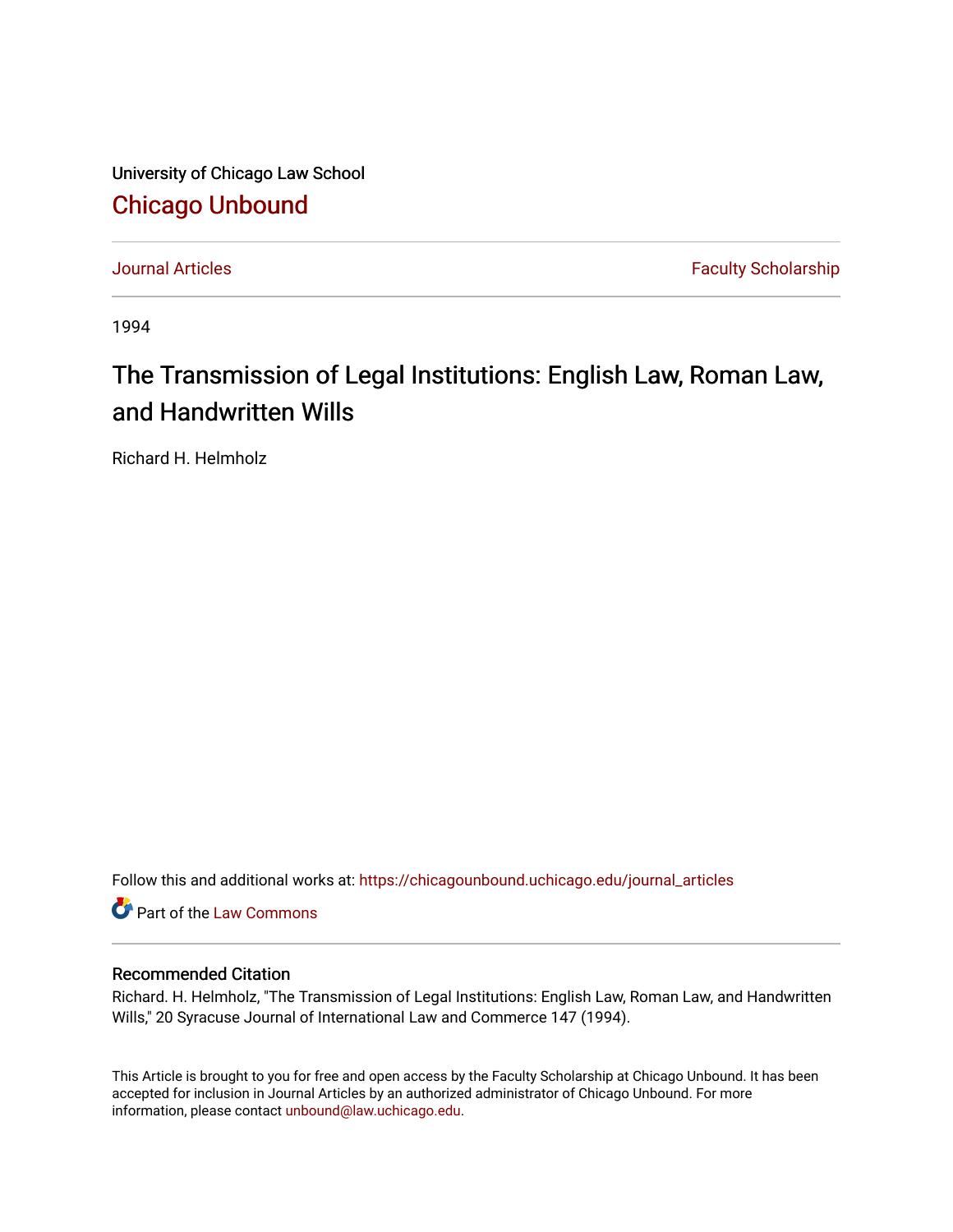## **THE TRANSMISSION OF LEGAL INSTITUTIONS: ENGLISH LAW, ROMAN LAW, AND HANDWRITTEN WILLS**

#### **R.H. Helmholz\***

Dean Michael Hoeflich, organizer of this Conference and founder of the Roman Law Society of America, has been a leader in tracing the tangled, continuing, and important relationship between Roman law and Anglo-American law. Through a series of articles, he has lifted the curtain on more than one of the facets of this subject, always showing his readers something of value about the inner nature of that relationship.' This article attempts to follow his lead by looking at one particular aspect of the law of testamentary succession, the validity of unattested, handwritten wills. In one sense this is a very small topic, perhaps worthy of only a footnote or two in treatises on the law of wills. However, the subject does provide an excellent example of the much larger phenomenon of the transmission of institutions from one legal system to another. In aspiration at least, this article shows something about the process and about the range of choices available to lawyers in dealing with that kind of transmission.<sup>2</sup> It attempts to show how institutions and doctrines may be taken and transplanted into foreign soil, but then turn out to look quite different than they did in their original setting.<sup>3</sup>

This article discusses two specific incidents related to the validity of handwritten wills in England. The first is the controversy about proper interpretation of Soldiers' and Sailors' wills, which occurred in the twentieth century. The second is the development allowing handwritten wills more generally, which occurred in the sixteenth century. The former stirred the spirit of several famous English judges and academics, while the latter has received little or no notice among judges and academics. Both involved the use of Roman law, and both turned Roman law in a direction quite different from that taken in either classical or medieval civilian jurisprudence.

<sup>\*</sup> Ruth Wyatt Rosenson Professor of Law, University of Chicago. The author acknowledges and thanks, for financial assistance that has made his researches possible, the Morton C. Seeley Endowment Fund and the Alexander von Humboldt Stiftung.

<sup>1.</sup> See Michael Hoeflich, *Roman Law in American Legal Culture*, 66 TuL. L. REV. 1723 (1992); Michael H. Hoeflich, Comment, *Edward Gibbon, Roman Lawyer,* 39 Am. J. CoMP. L. 803 (1991); Michael H. Hoeflich, *Roman and Civil Law in American Legal Education and Research Prior to 1930: A Preliminary Study,* 1984 U. ILL. REV. 719 (1984).

*<sup>2.</sup> See generally ALAN* WATSON, **LEGAL TRANSPLANTS** (1974).

<sup>3.</sup> See, e.g., PETER STEIN, LEGAL INSTITUTIONS: THE DEVELOPMENT OF DISPUTE SETTLE-MENT 173 (1984) (discussing the range of possibilities in systems based upon Roman law).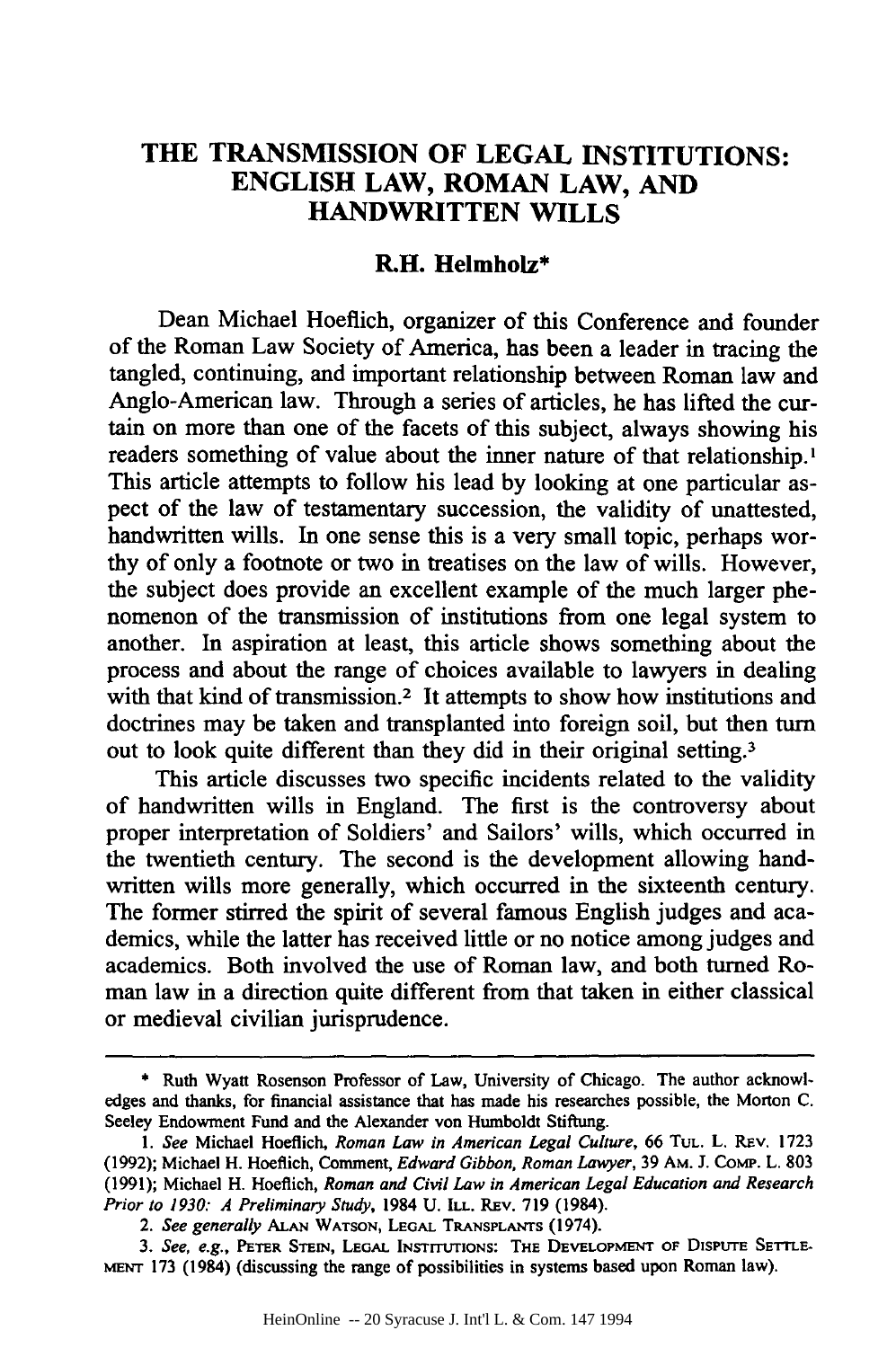### SOLDIERS' **AND** SAILORS' WILLS

A holographic will is a testamentary instrument entirely in the handwriting of the testator. It is signed by the testator, but it is not attested by the two or three witnesses otherwise necessary for sustaining the validity of any last will and testament under the Statute of Wills.<sup>4</sup> The theory behind the exception to the ordinary requirements of the law of wills is that the testator's own handwriting serves as an adequate guarantee that the document constitutes the testator's true last wishes. The handwriting, in effect, takes the place of the witnesses. Today, such wills are not permitted in England, but they were valid as to personal property until the passage of the Wills Act in 1837.<sup>5</sup> Before the enactment of the Statute of Frauds in 1677,<sup>6</sup> handwritten wills provided a permissible way for men and women to dispose even of real property at death.

One of the few toe-holds left for handwritten wills in current English law is the Soldiers' and Sailors' will. The Statute of Frauds (1671) permitted an exception to the requirement of attestation where a testamentary instrument was written by "any soldier being in actual military service."<sup>7</sup> Such a soldier was declared capable of disposing of his personal estate, "as [he] might have done before the making of this act."8 That meant that a handwritten will was valid for all soldiers who were in actual service at the time. The 1837 legislation left the exception intact and a 1918 statute approved and extended the validity of military testaments.<sup>9</sup>

The fact that this exceptional or "privileged will" was an import from the Roman law has never been open to doubt.10 It is found in separate titles within the Digest, the Codex Justinianus and the Institutes, described as a concession by Julius Caesar to his troops that was later made permanent by his successors.<sup>11</sup> Over the course of suc-

8. *Id.* at **§** 23.

10. W.W. **BUCKLAND** & **ARNOLD** D. McNAR, ROMAN LAW **AND** COMMON LAW 158 (2d ed. rev. by F.H. Lawson, 1965); C.E. **BRAND,** ROMAN **MILITARY** LAW 124, n. 1 (1968). For American law on the subject, *see* Egbert Oakley, *Wills of Soldiers and Seamen,* 2 **MINN.** L. REV. 261 (1918).

11. DIG. 29.1.1-44; CODE J. 6.21.1-18; G. INST. 2.11.1-6. For modern discussion of the Roman law doctrine on the subject, with fuller reference to literature, *see* MAX KASER, **ROMIScHEs PRIvATRcHT §** 67(c) (13th ed. 1984); FRITz **SCHULZ,** CLASSICAL ROMAN LAW 244 (1951).

*<sup>4.</sup> See* THOMAS E. ATKINSON, **HANDBOOK** OF **THE** LAW **OF** WILLS **§ 75** (2d ed. 1953); **W.J. WILLIAMS,** THE LAW RELATING TO **WILLS** 57 (3d ed. 1967); Ernest G. Lorenzen, *Holigraphic Wills and Their Dating,* 28 YALE L.J. 72 (1918).

<sup>5.</sup> Wills (Soldier's and Sailor's) Act, 7 Will. 4 & 1 Vict. **§** 9.

**<sup>6.</sup>** Statute of Frauds, 29 Car. 2, *b.* 3.

*<sup>7.</sup> Id.*

**<sup>9.</sup>** Wills (Soldiers and Sailors) Act, 7 & 8 Geo. 5, c. 58 **§** 2.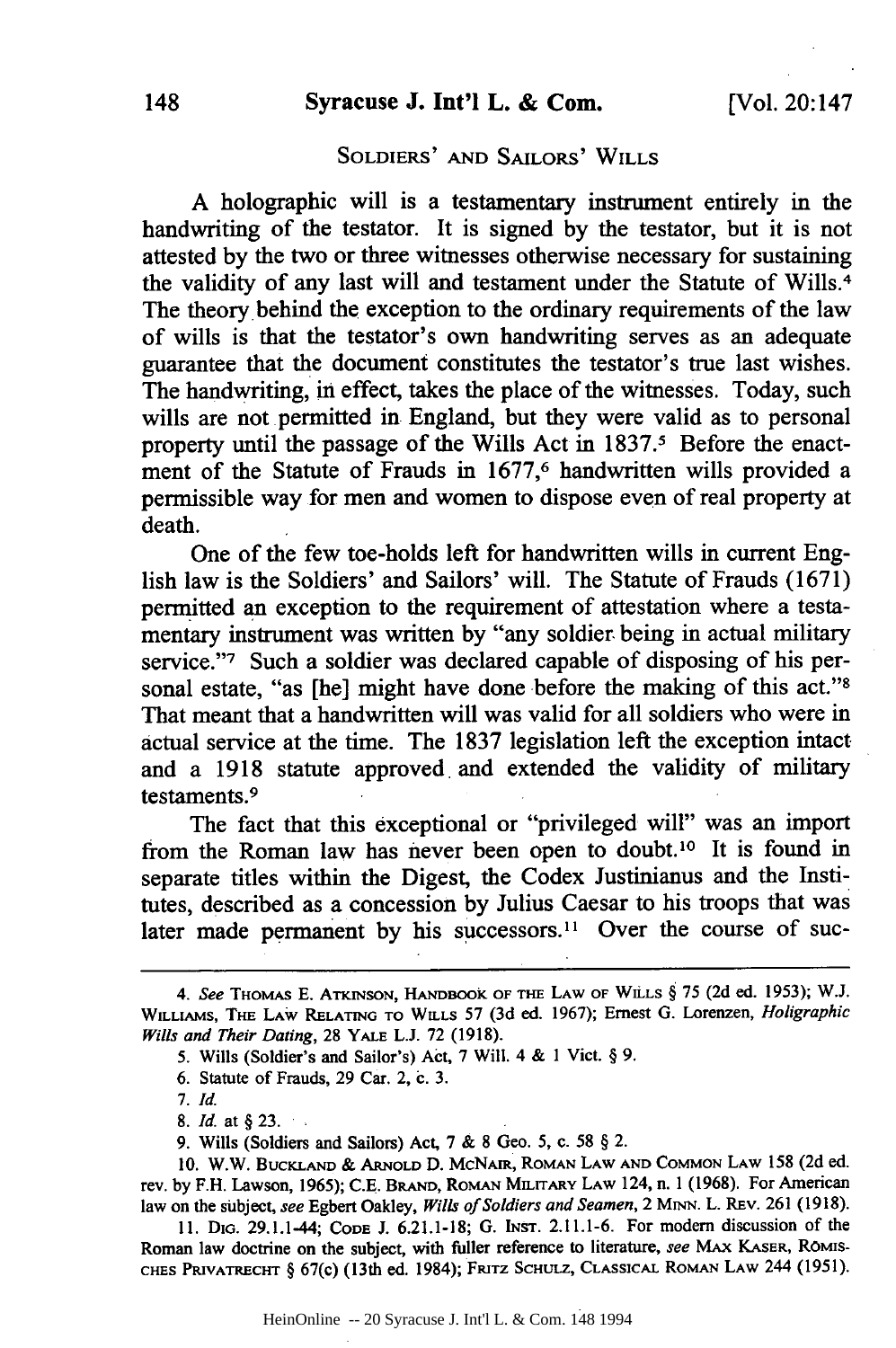ceeding centuries, it figured in virtually every discussion of the law of testaments by writers within the civilian tradition.<sup>12</sup> Indeed, more than a few treatises devoted exclusively to the subject of military testaments were written and published on the Continent during the sixteenth and seventeenth centuries.<sup>13</sup>

The fact that military wills found their way into England is not altogether surprising. The English law of testamentary succession has been shaped at many points by the civil law. The Common law left most probate matters to the courts of the Church prior to the nineteenth century, and these ecclesiastical courts took most of their law from the *ius commune,* the amalgam of canon and Roman laws that dominated European legal education prior to the modem era. The pages of the treatise by Henry Swinbume (d. 1590), England's first and most influential writer on the law of wills, are themselves testimony to the extent of Roman law influence.<sup>14</sup> It was the Roman law institution of military wills that Swinburne described, and it was this institution that passed into the Common law by virtue of the exception allowed by the Statute of Frauds. *<sup>1</sup> <sup>5</sup>*

But was it the *same* institution? This question was raised in a practical and poignant context by several cases decided during the Second World War. The precise issue involved the Statute's requirement of "actual military service." There was no doubt that this wording was a rough translation of the Roman law's requirement that the soldier have been *in expeditione* (on an expedition) at the time of writing his will.<sup>16</sup> Did it therefore follow that English law had also imported the civilian interpretation of the phrase? Did the importation mean that English lawyers were to be bound, or in any event guided, by what Continental lawyers had thought?

For a long time, it did. The Roman law, as interpreted by the Continental jurists, had always required something more than that the sol-

16. See **CODE** J. 6.21.17; Glossa ordinaria ad **DIG.** 37.13.1 (Venice 1606 ed.).

<sup>12.</sup> See, e.g., **ARNOLDUS VINIUS, IN QuoruoR** LiBRos INsTTUTIoNuM has a separate title (Lib. II, tit. 11), **DE** Mn.rrAPi **TESTAMENTO** 294 (3d ed. Amsterdam 1659).

**<sup>13.</sup>** 2 MARTIN **LIPENIUS,** BIBLIOTHECA REALIs **JURIDICA** 45 (Leipzig 1757) (listing sixteen separate works on military testaments published between 1577 and 1744).

<sup>14.</sup> HENRY SWINBURNE, A BRIEF TREATISE OF TESTAMENTS AND LAST WILLS, Pt. 1 § 14 (1st ed. 1590) (treats military testaments).

<sup>15.</sup> According to some, it was the result of the efforts of Sir Leoline Jenkins (1623-85), the most eminent civilian of his day. See 1 WILLIAM **WYNNE, THE LIFE OF SIR LEOLINE JENKINS** liii (1724) ("He had likewise some hand in preparing the Statute of Frauds and Perjuries, especially that provision it which excepts the Wills of Soldiers and Seamen from the strict formalities required in the wills of other persons, leaving them to the full privilege of the old Roman Military testament.")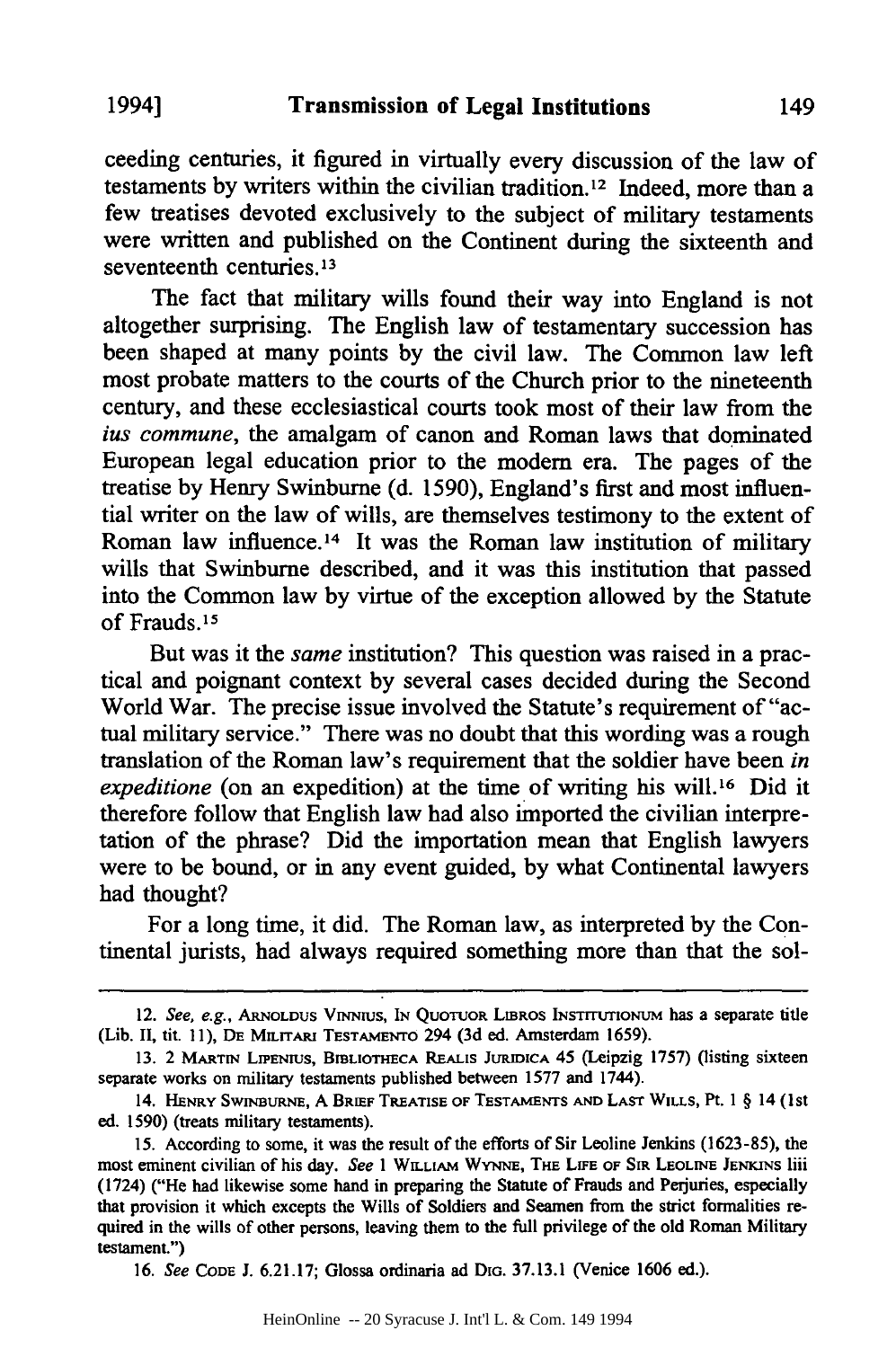dier-testator have been in uniform at the time he wrote out his will. Though the exact dividing line was subject to uncertainty,<sup>17</sup> the law certainly required that the testator have been in combat, or at least be preparing for combat. During peacetime, or while a soldier was home on leave, he could not take advantage of the privilege. One of the reasons given for this exclusion was that only during actual military service would the soldier normally be "destitute of [legal] counsel *(inops consilii*)" and deserving of special treatment in law.<sup>18</sup> This reason for the privilege would obviously have disappeared at any time the soldier-testator was more civilian than combatant.

From 1837, the English courts consciously followed this principle from the civil law. They held that since it could not be denied that, "the principle of the exception was borrowed from the civil law, **...** in order to ascertain the extent and meaning of the exception, the civil law may be fairly resorted to."<sup>19</sup> This was so even though the English judges knew that following the civil law might create complications and difficulties for them: "[I]t is well known that very subtle distinctions are to be found in the writings of the commentators."<sup>20</sup> Under this view, authorities as venerable as Henricus de Segusio, the canonist and cardinal bishop of Ostia who died in 1271, were legitimate tools for interpreting an English statute passed in 1837.21 Thus, the English courts used a civilian understanding of the law to disqualify a will executed by a soldier lying in a London hospital;<sup>22</sup> a will made by a lieutenant-colonel in the Dental Corps serving at distinct command headquarters; 23 and a will executed by a member of the Royal Air Force sent to Canada for training.<sup>24</sup>

The link to Roman law was broken in 1948 through an appeal in the last case cited. The dispute over the airman's handwritten will was taken to the Court of Appeals, which reversed the decision of the Pro-

<sup>17.</sup> See FRANCISCUS PINHEIRO, *Tractatus de testamentis*, Disp. 2, Sect. 7 § 3, nos. 175-77 (Coimbra **1681)** (acknowledging the regional variation that existed in interpreting the phrase).

<sup>18.</sup> This was not the only justification. It was also said that their service to the republic merited special treatment and that they were commonly "inexpert and simple" in such matters. *See, e.g.,* CASPAR **MANZIUS (d. 1677), TRACTATUS RATIONALIS DE** TESTAMENTO, Tit. **1,** no. **33** (Augsburg 1680).

<sup>19.</sup> Drummond v. Parish. *See also In re* Goods of Hiscock (PCC 1843), 3 Curt. 522, 531, 163 Eng. Rep. 812, 815, 70 L.J.P. 22 (1901).

<sup>20. 3</sup> Curt. 532, 163 Eng. Rep. 815.

<sup>21. 3</sup> Curt. 538, 163 Eng. Rep. **818.** The reference is apparently to the Hostiensis (Henricus de Segusio) Summa aurea, Lib. III, tit. De testamentis et ultimis voluntatis, nos. 4-5 (Venice 1574).

<sup>22.</sup> *In re* Estate of Gray, 91 L.J.P. 34 (1922).

<sup>23.</sup> *In re* Goods of Gibson, 2 All E.R. 91 (1941).

<sup>24.</sup> *In re* Wingham, 1 All E.R. 208 (1948).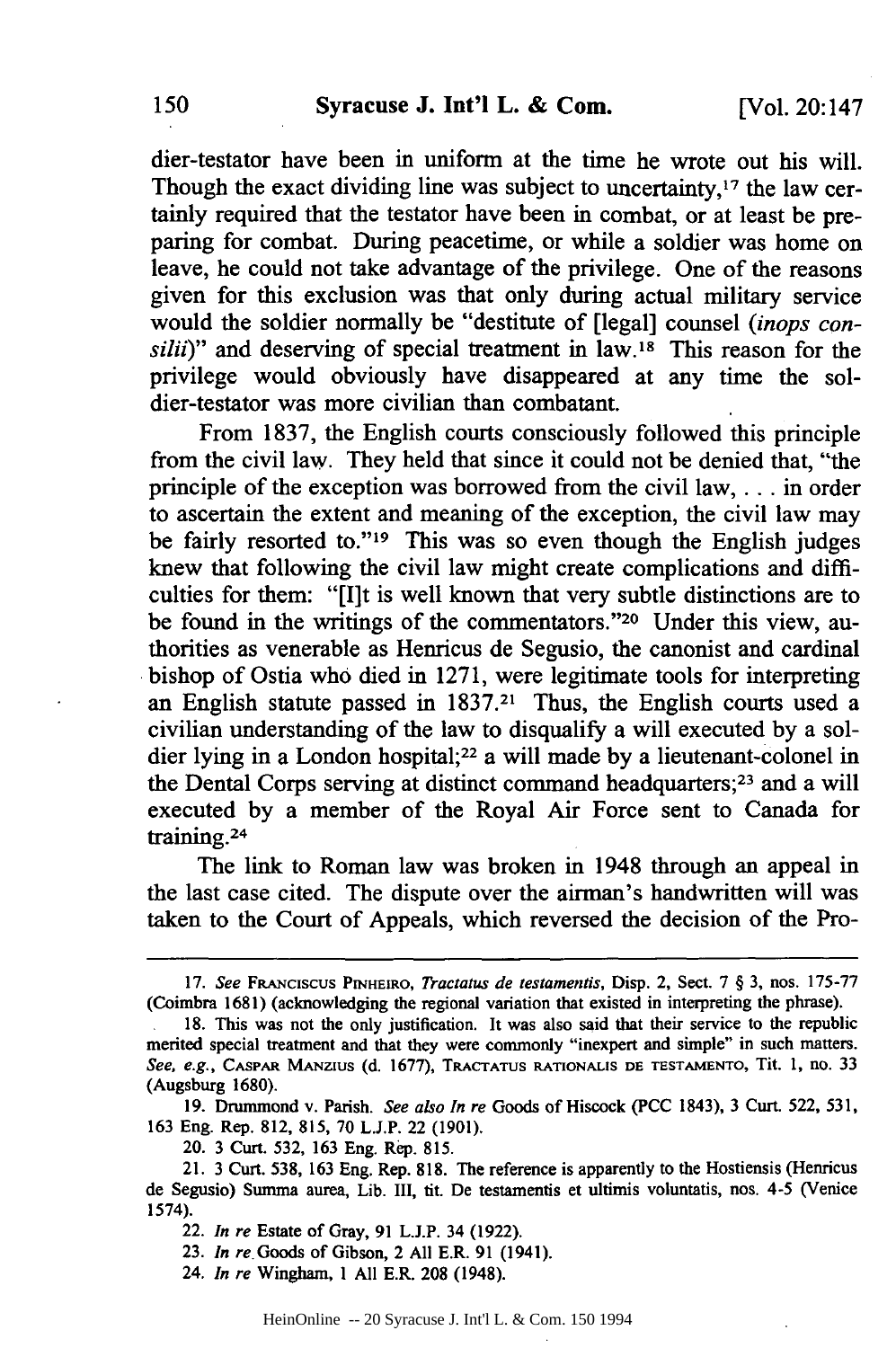bate Division. The Court held that it was enough to validate the will that the man had been "liable to be ordered to proceed to some area in order to take part in active warfare."<sup>25</sup> The court thus gave its own reading to the words "in actual military service," and rejected the notion that it was in any way bound to follow the long-standing civilian interpretation. 26 Most forceful on this score was the opinion of Lord Denning, then Master of the Rolls: "This supposed throw-back to Roman law has confused this branch of the law too long," he wrote, adding the stunning non-sequitur, "It is time to get back to the statute."27

The case attracted immediate academic attention,<sup>28</sup> and almost all of it welcomed the Court of Appeal's rejection of the notion that English courts should follow the civil law's lead. Only Patrick Duff, then Regius Professor of Civil Law at Cambridge University, spoke up (somewhat plaintively) for those he described as "the faithful few who profess the Roman law."<sup>29</sup> Duff suggested that Julius Caesar probably understood the condition of soldiers better than the English judges did. In his opinion, life had not changed so fundamentally between Caesar's time and the 1940s that any reform in this small comer of the law of wills was required. But Professor Duff's was a solitary dissenting voice.

There was, nonetheless, considerable variety in opinion, among the all but unanimous praise, over exactly where the decision by the Court of Appeals had left the Soldiers' and Sailors' will. To a Cambridge academic lawyer, the decision was particularly welcome because it "greatly enlarged the scope of the privileged will."<sup>30</sup> However, D.C. Potter, even while applauding the case's "explosion" of what he called "the Roman law fallacy," thought, contrary to the Cambridge lawyer's view, that the decision was properly read only in a limited sense, as allowing the privileged will where the soldier was actually contemplating the possibility of imminent death."<sup>31</sup> At the other extreme, the Editor of the *Law Quarterly Review,* the transplanted American Arthur

<sup>25.</sup> Wingham, Andrews et al. v. Wingham, 2 P. 908, 911 (Eng. CA. 1948).

<sup>26.</sup> It may be that this step was prompted by the most learned of the contemporary academic treatments of the subject: Robert E. Megarry, *"Actual Military Service" and Soldiers' Privileged Wills, 57 L.Q. REV. 481, 487 (1941).* 

<sup>27.</sup> Wingham at 913.

<sup>28.</sup> Besides the fuller treatments described below, see these briefer case notes arising out of the case: 64 ScoT. L. REv. 94 (1948); 60 JuRIs. REV. 58 (1948); 92 SOLIC. J. 660 (1948); 24 NEw **ZEALAND** L.J. 48 (1948); 15 **SOLIC.** 50, 276 (1948); 12 CoNv. **PROP.** LAW. 303 (1948); 27 **CAN.** B. REV. 199 (1949). For American comment on the problem, *see* Grant & Palmer, *Soldiers' and Sailors' Wills in New York,* 12 ALB. L. REV. 68, esp. 70-71 (1948); 13 ALB. L. REV. **10** (1949); *and Soldiers' Wills-What Constitutes 'Actual Military Service',* 30 VA. L. REv. 481 (1944).

<sup>29.</sup> Patrick W. Duff, 65 L.Q. REv. 299 (1949).

<sup>30.</sup> J.D. Ward, **10** CAMBRIDGE L.J. 281 (1949).

<sup>31.</sup> D.C. Potter, *Soldiers' Wills,* 12 MOD. L. REv. 183, 190 (1949).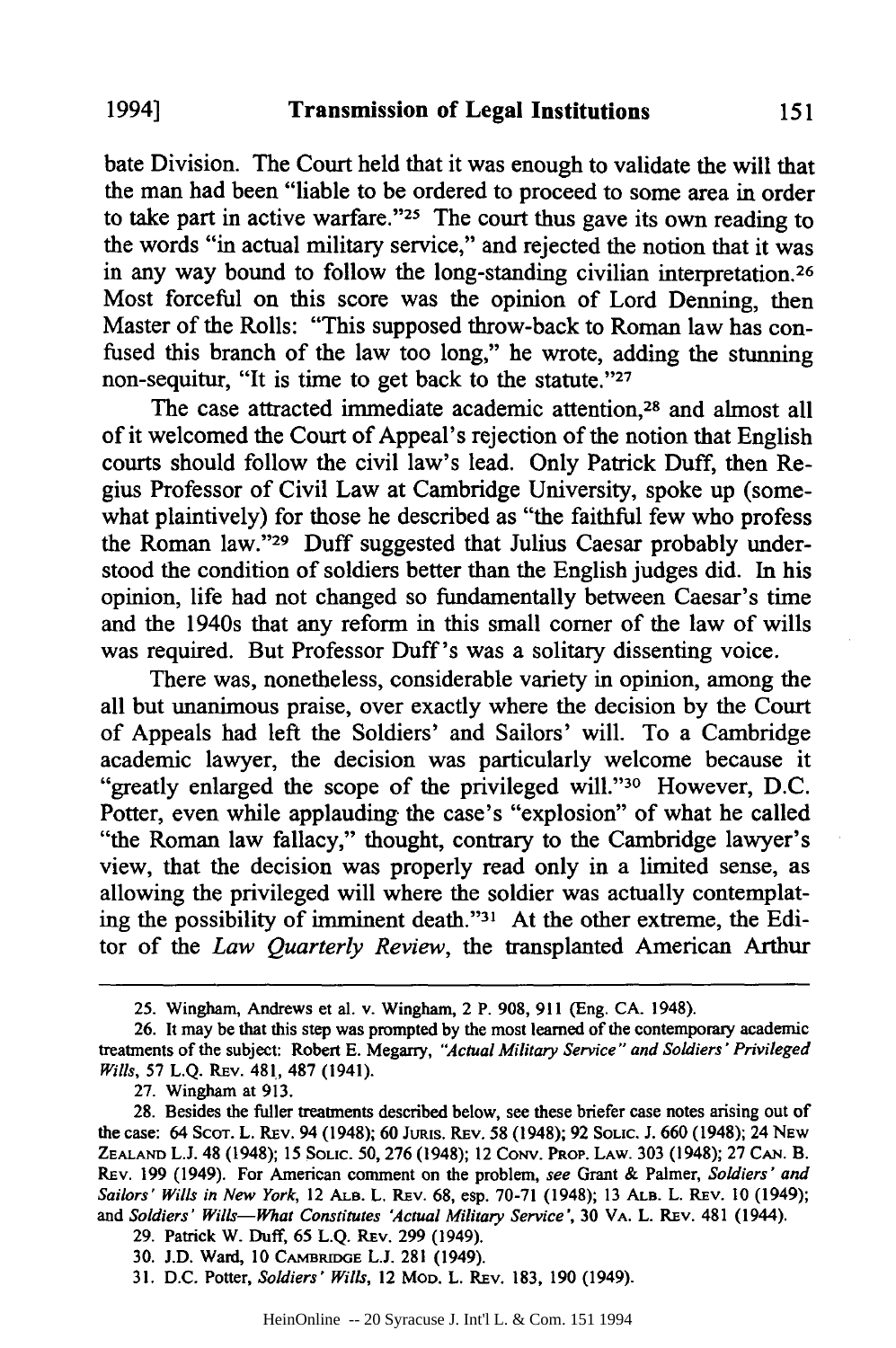Goodhart, thought that the decision was important primarily as paving the way for the entire abolition of Soldiers' and Sailors' wills.32

The new definition of "actual military service" also turned out to be subject to real difference of opinion. An Australian commentator thought that the definition of the operative words should, in the future, be derived from Section 189(1) of the Army Act of 1881.<sup>33</sup> But a Scottish observer thought the uncertainty of the statutory definition in the wake of the decision was sufficient to declare that it was "time for the legislature to intervene."<sup>34</sup> In other words, the commentators were agreed in thinking that the decision had been right and that the unhappy influence of Roman law had been rightly rejected. However, they were not united in the sentiment about exactly where this rejection left the definition of "actual military service" for future cases.

There it has remained. The Soldiers' and Sailors' will still exists in English law, but its boundaries are uncertain.<sup>35</sup> There have not been enough cases to permit orderly development, and it is difficult to predict what its future will be, though no one can suppose that we have seen our last war or our last controversy over the validity of a soldier's will.36 Whatever the ultimate outcome, from the comparative legal historian's point of view, its story is nonetheless valuable. It shows the range of choice always open to lawyers who have taken over an institution or rule of law from a foreign system. They may receive the institution whole, or they may receive it in parts. It is up to them. In England, the history of this kind of privileged testament has a little of both.

36. The two subsequent cases on the subject found by the author suggest an expansive interpretation. It was held that a soldier on leave in England from garrison duties in Germany after the Second World War was "in actual military service," *In re* Colman's Estate, 1958 2 All E.R. 35. It was also held that **a** soldier involved in security duty against terrorism in Northern Ireland was "in actual military service," *In re* Jones 1981 All E.R. 1. Subsequent Australian law on-this subject has been of particular interest. *See* In Will of Graham, 67 N.S.W.W.N. 23 (1949) (validity allowed where will was made by a soldier not ready to proceed to combat, by virtue of proclamation by Governor-General that he was "on active service" at the time); In the Will of Anderson, 75 N.S.W.W.N. 334 (1958) (validity allowed where will was made in Australia while soldier was under orders to prepare for expedition to Malaya to deal with attempt to overthrow the government by force); *In re* Gillespie, 1968 Q.R. 1 (validity allowed where soldier was under orders to proceed to Vietnam); *In re* Spann, 1965 Q.R. 15 (validity not allowed where soldier was in barracks during peacetime).

<sup>32.</sup> Arthur L. Goodhart, 65 L.Q. REV. 6 (1949).

<sup>33.</sup> Added to balance with footnote 32 in text.

<sup>34.</sup> Raphael Powell, *Actual Military Service,* 61 **JURID.** Rav. 172, 184 (1949).

*<sup>35.</sup> See, e.g.,* J.B. Clark, **THEOBALD ON** WILLS 50 (14th ed. 1982) ("The phrase 'in actual military service' has caused considerable difficulty in interpretation.")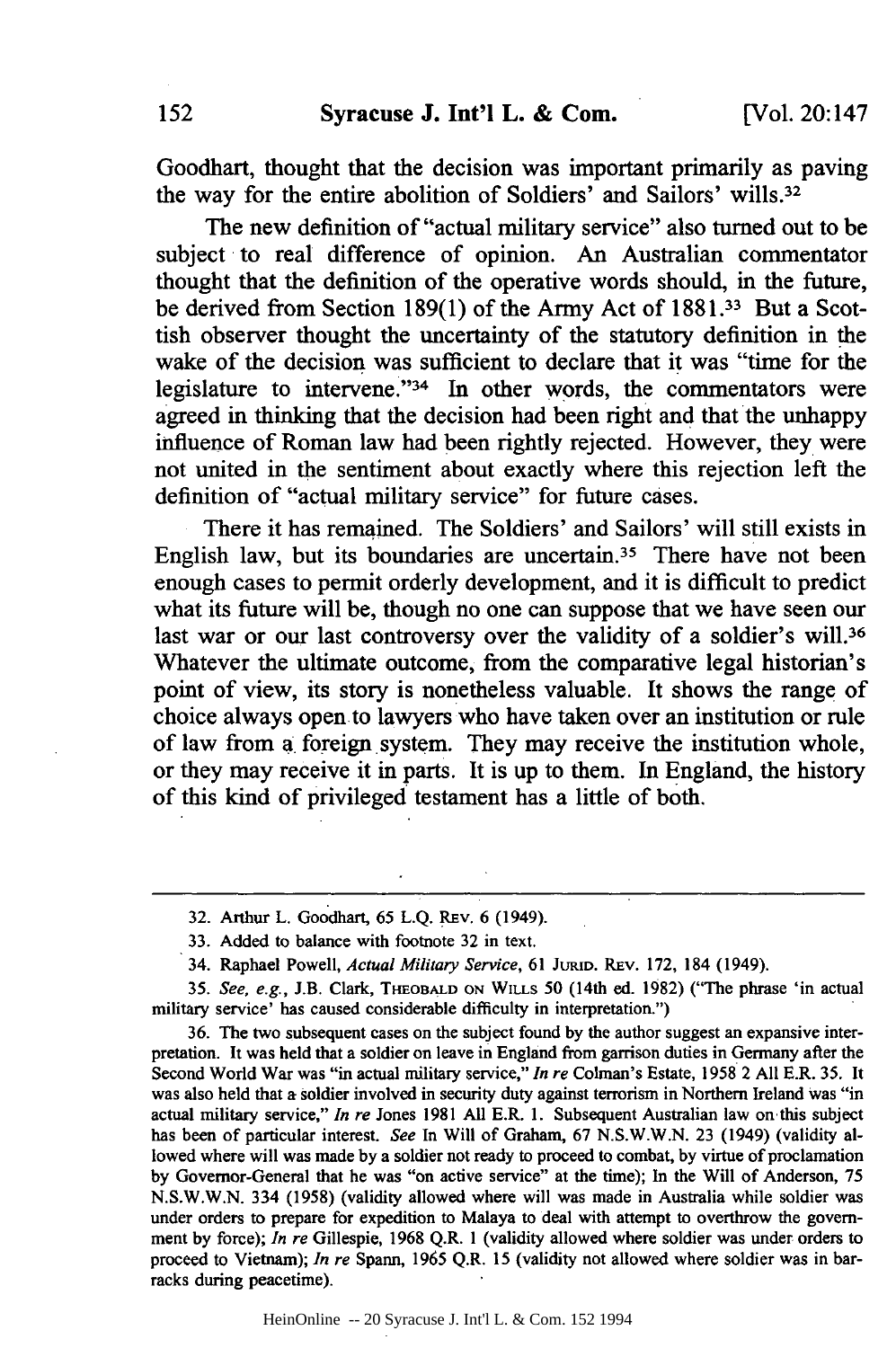#### HOLOGRAPHIC WILLS

There was a time when every English testator enjoyed the privilege now held only **by** soldiers and sailors. As was noted above, prior to the passage of the Statute of Frauds, testaments written in the hand of any person were valid for wills of real property and they remained so for personal property up to 1837. Was this also an import from the European *ius commune?* The answer, I think, is that it was, but that the process **by** which it came to be imported was quite different from that of the privileged Soldiers' and Sailors' will. The holographic will was an institution inspired, or at least promoted, **by** the use of the texts of the Roman law. However, the form it assumed in England was actually contrary to the rule of the Roman law itself.

Scholars have long been unsure about the origins of the holographic will, although several answers have been suggested.<sup>37</sup> It is common ground that holographic wills were allowed only in exceptional cases in ancient Roman law, that the institution appeared in some of the "Barbarian Codes" of the early Middle Ages, that it fell out of use at least from the time of the revival of juristic science in Europe during the eleventh and twelfth centuries, that it was revived in some but not all parts of Europe during the sixteenth and seventeenth centuries, and that it was expressly sanctioned **by** the Napoleonic Code. But beyond these facts, it has been very hard to be sure. Probably, the dominant theory today is that holographic wills originated in the customs of the people of France, and this habit was given lasting sanction in the sixteenth century when customary law was written down. From there it passed to modern law via the Napoleonic Code.

For England, the question has been particularly difficult because the validity of holographic wills ante-dates the Napoleonic Code and the idea that French customary law influenced practice in the English ecclesiastical courts, where probate jurisdiction was lodged prior to the nineteenth century, seems extravagantly unlikely. Most modem treatments omit the subject entirely. Commentators who have dealt with the subject have often stated simply, that since the early English common law left most probate matters to the ecclesiastical law, this meant that ho-

**<sup>37.</sup>** *See* MoNIKA **BEUTGEN, DIE GESCHICHTE DER FoRM DES EIGENHANDIGEN TESTAMENTS 27-38 (1992).** *See also* TEODORA F. ToRREs, **EL TESTAMENTo OLcGRAFO 97-136 (1977);** HENz **HOLZHAUER, DIE EIGENHANDIGE UNTERSCHRIFT--GESCHICHTE uND DOGMATIK DES** SCHRIFTFORMERFORDERNISSES **IM DEUTSCHEN RECHT (1973); JEAN-PIERRE** COTTER, **LE TESTA-MENT** OLOGRAPHIE **EN** DROIT **SUISSE 11-19** (1960); E.M. METERS, Testaments olographes, *in* **ETUDES** D'HISTOIRE **DU** DRorr **1** 146 (Leiden 1956); Reginald Parker, *History of the Holographic Testament in the Civil Law,* 3 **JURIST 1** (1943); HERMANN **STERN,** EiNE **HISTORISCHE STUDIE** OBER das eigenhändige Testament (1908).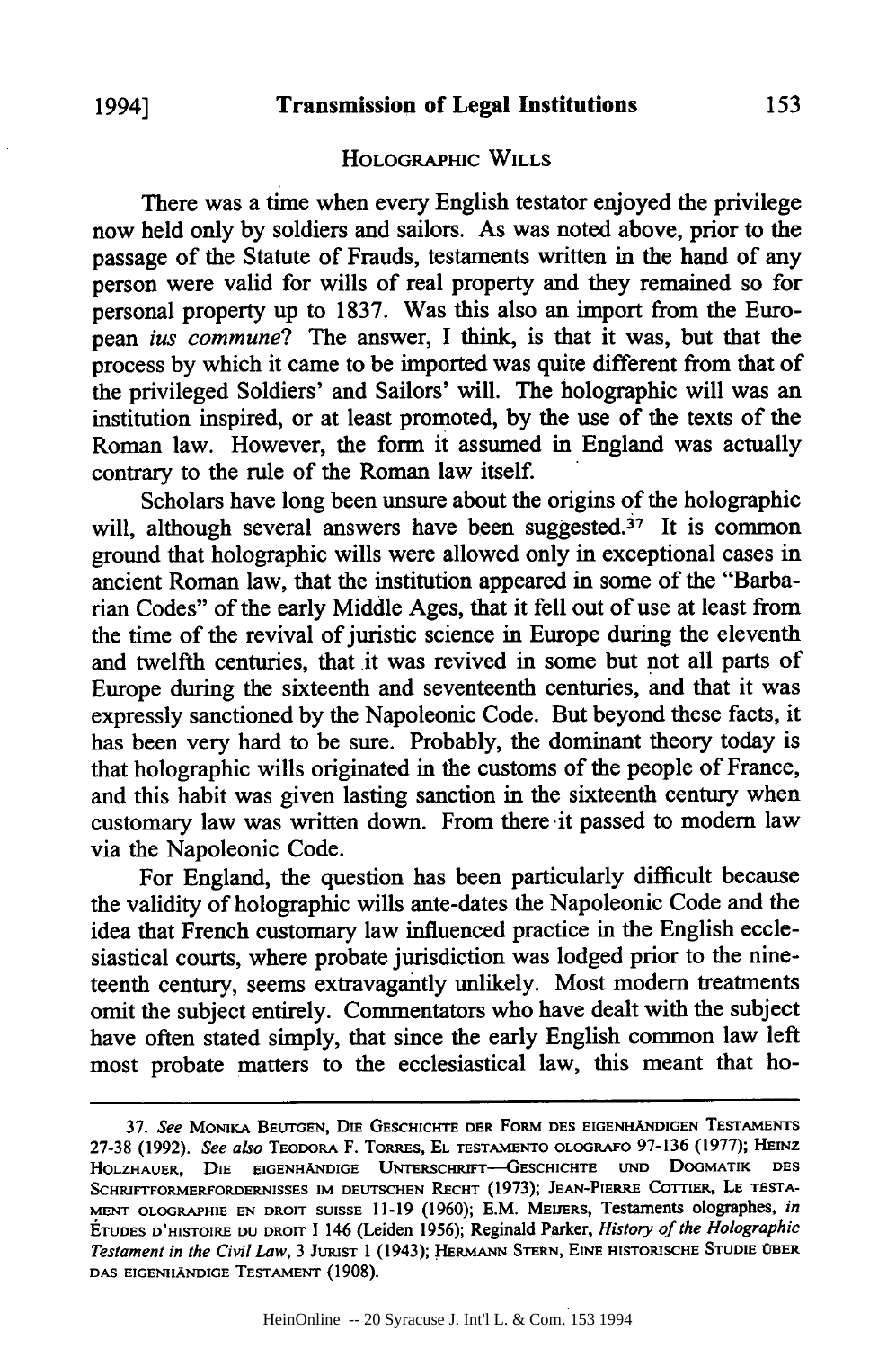[Vol. 20:147

lographic wills were valid until they were abolished by statute.38 This **is** true, but it does not answer the question of how handwritten wills came to be accepted in the ecclesiastical courts in the first place. That is a puzzle, since holographic wills were not accepted in the ius *commune* (canon law that largely determined the shape of jurisprudence in the English). How did it happen, then, that handwritten wills came to be accepted?

The answer, as shown by the evidence of manuscript reports and treatises from the pens of the English ecclesiastical lawyers, 39 is that the holographic will was introduced into ecclesiastical practice in England during the late sixteenth century by applying to the law of succession the procedure called *comparatio litterarum* found within the tradition of the ius *commune.* This acceptance was an innovation inspired, rather than directed, by the civil law. Medieval court practice had not sanctioned the use of unattested handwritten wills, and the civilians were themselves conscious of the precariousness of what they were doing.<sup>40</sup> Nonetheless, holographic wills were gradually accepted as valid methods of testamentary disposition and, by the second quarter of the seventeenth century, they had begun to appear in the routine act books and cause papers of the diocesan courts.

The process by which this happened depended upon the Roman Law. The Codex contains a text, in its Fourth Book under the title *De fide instrumentorum,* that authorizes proof by comparison of examples of a person's hand with the handwriting of a private document in dispute.41 For example, in a suit upon a written obligation, if it could be shown that the writing on the obligation was unlike the hand of another document that was undoubtedly in the hand of the defendant, then that comparison tended to prove that the defendant had not written the document in question. Hence, it might be a forgery and could be accepted as proof for the defendant's case. The reverse was true of course, if the handwriting on the two documents were identical. Then it would count

41. **CODE** J. 4.21.20 19 (Comparationes).

**<sup>38.</sup>** E.g., **THOMAS JARMAN,** TREATISE **ON WILLS** 1 132-34 **(2d** Am. ed. 1849). This is essentially the treatment in 3 **WILLIAM** HOLDSWORTH, HISTORY **OF ENGLISH** LAW 536-41 (5th ed. 1942).

<sup>39.</sup> See the description in R.H. HELMHOLZ, **ROMAN CANON LAW IN REFORMATION ENGLAND** 137-41, 198-99 (1990).

<sup>40.</sup> Research through the medieval court records of the English Church has so far produced no examples of holographic wills, though nuncupative wills were relatively frequent. William Lyndwood, the English canon lawyer who wrote during the middle of the previous century, said nothing about them in his treatment of the requirements for a testament's validity. See Provinciale (seu Constitutiones Angliae) (Oxford 1679) 179 s.v. probatis. And, most tellingly, the lawyers who argued cases about holographic wills in the sixteenth century treated them as something new, of doubtfil validity and requiring special legal justification before they could be upheld.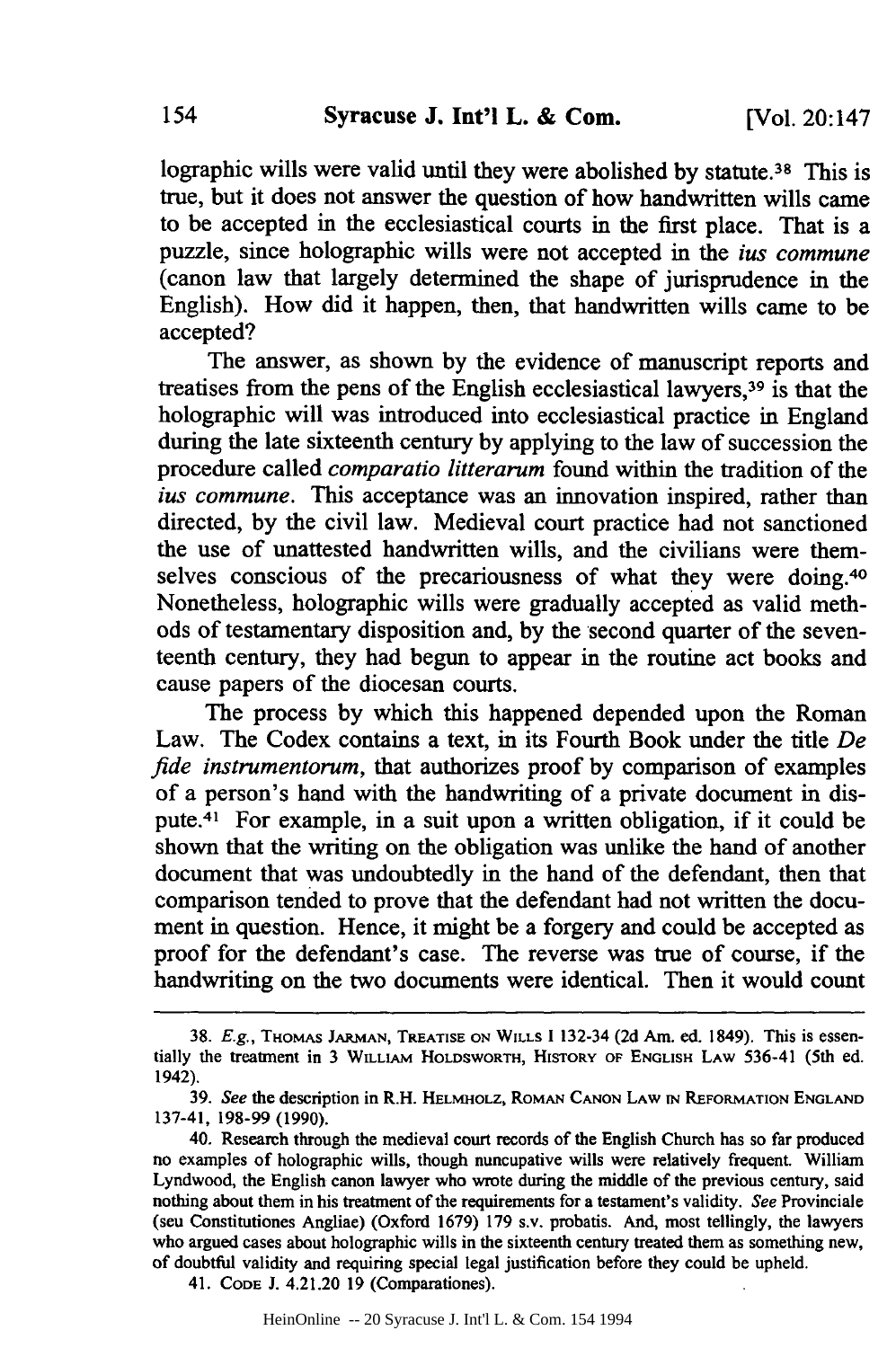1994]

for the plaintiff's case. Similarly, a letter written by one person could be used as evidence against him in the traditions of the *ius commune,* and the technique of comparison of letters was used to establish that the letter was the authentic act of the writer.<sup>42</sup> As an English civilian stated his understanding of the matter, "It is because of the difficulty of proof that *comparatio litterarum* may prove a private writing. '43

The possible application of this text, and the commentary that went with it, to the law of testamentary succession seems obvious. However, this was very far from a self-evident or necessary step. The Codex's text said nothing about its application to the law of testamentary succession. Nor did the medieval and early modem civilian commentators on the Continent refer to it as having any relevance to wills in general.<sup>44</sup> The corpus of the medieval canon law also contained two papal decretals that specifically required the presence of two or three witnesses to a testament, one of whom was to be the parish priest of the decedent.<sup>45</sup> Roman law itself was even stricter about attestation in ordinary circumstances. A more natural reading of the ius *commune* literature would lead English lawyers to reject the holographic will, as did most German speaking lands.<sup>46</sup> There were many obstacles.

However, these obstacles were overcome. The winning argument was made in the English ecclesiastical courts, that since *comparatio litterarum* was clearly valid for purposes of ordinary contracts, there was no reason it could not be used for purposes of validating wills.<sup>47</sup> If, as was suggested in an early case on the subject, "the proof that is made by *comparatio litterarum* can be called full proof according to rule," there

155

<sup>42.</sup> *See* JOSEPHUS MASCARDUS, **DE** PROBATIONIBUS II, Concl. **626** (Frankfurt 1593) for a discussion of the law on the subject.

<sup>43.</sup> Bodleian Library, Oxford, Tanner MS. 427, f. 148v. *See also* Stapleton C. Clerke, Tanner MS. 427, f. 131v (use of comparatio litterarum to test the validity of a written composition of 1564 in a tithe dispute).

*<sup>44.</sup> See, e.g.,* Bartolus de Saxoferrato (d. 1357), CoMmrErIA **AD CODE.** J. 4.21.20 (Lyons 1554); Baldus de Ubaldis (d. 1400), Commenataria ad *id.* (Venice 1586); Johannes Sichardus (d. 1557), Commentaria ad. id. (Frankfurt 1586); Jacobus Menochius **(d.** 1607), De Arbitariis iudicum quaestionibus et causis (Cologne 1587), Lib. II, c. 114.

<sup>45.</sup> X 3.26.10 & 11, *in* 2 **CoRPus URIS CANONICi** 541 (A. Friedberg ed., 1879).

<sup>46.</sup> *See* the discussion in **SAMUEL STRYK (d. 1710), TRACrATuS DE CAUTELIS TESTA-MENTORUM 10,** 19 (Magdeburg 1736).

<sup>47.</sup> *E.g.,* Newton c. Brooke (1597), *in* British Library, Lansd. MS. 130, f. 136v. (citing the text from the Codex and a commentary upon it by Albericus, and in counsel's argument, works by Ludovicus Zuntus, Albericus de Rosate **[d.** 1360], Michael Grassus **[fl.** 1580], and Marcus Antonius Natta.)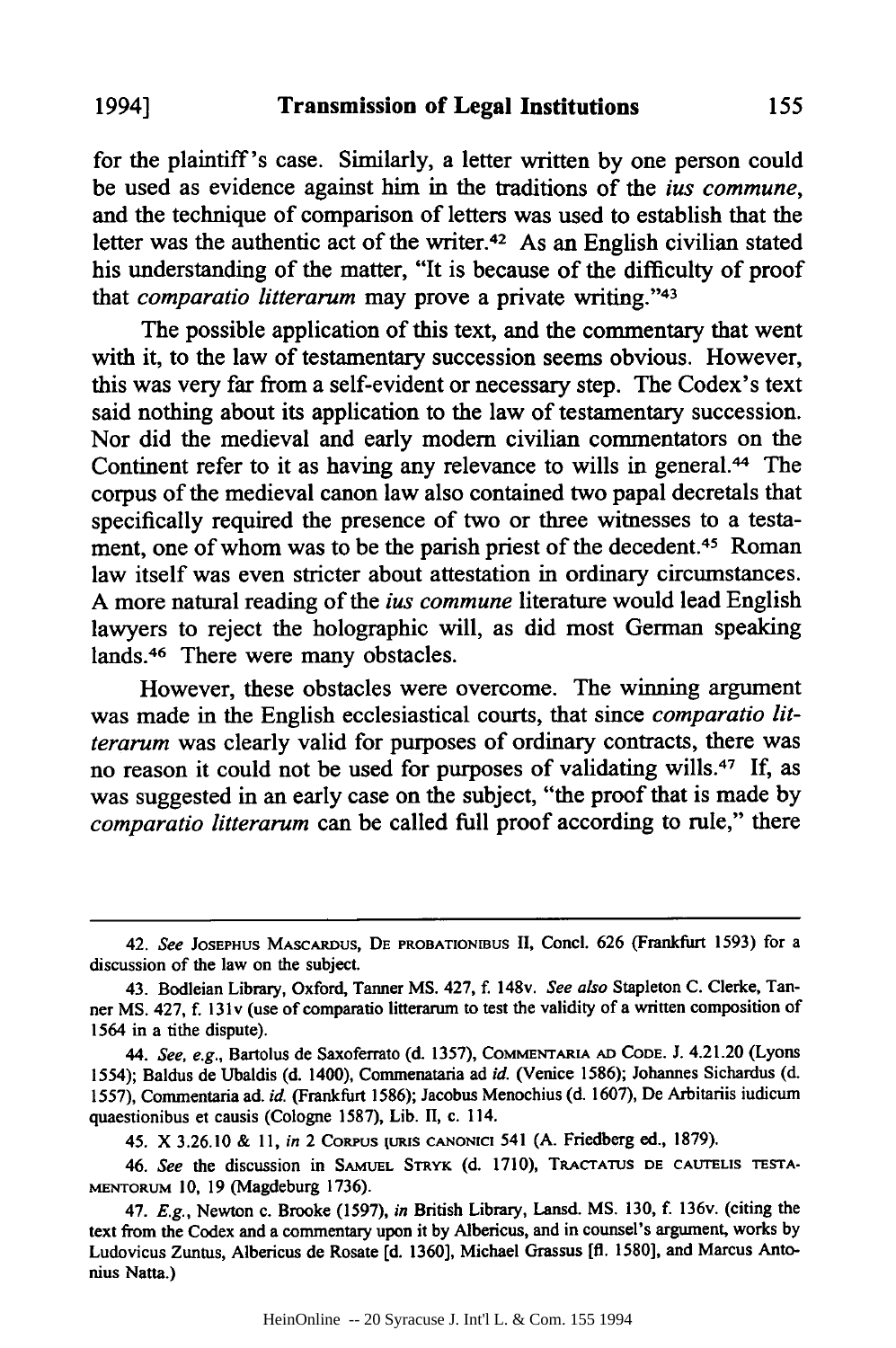should be no reason it could not logically be applied to the law of testamentary succession.<sup>48</sup>

Taking a rule from one class of cases and applying it to another was a familiar method *in* the ius *commune.* For instance, the compiler of an English formulary from about **1620,** and now in the Cathedral library at Canterbury, noted that in marriage cases, "The Doctors **...**hold the opinion that consent can be proved **by** gestures and signs, taking their reasons chiefly from the law of legacies and *fideicommissa.*" Compara*tio* was used in other areas of English practice, as shown by a tithe cause from 1600.49 If this could be done without danger in other areas, why could it not be done in the law of wills?

From an internalist perspective, it should not have been entirely unexpected that this development might occur, though it is of course true that the exact moment it occurred may have depended upon social factors such as a rise in literacy. The English courts had long made the enforcement of the last wishes of a decedent the pole star of their testamentary jurisdiction. They carried it to the length of allowing a later nuncupative will to supersede an earlier written will; though this was contrary to the civilian texts on the subject. The reason given for this deviation-perhaps a dangerous one-was that the decedent's last wishes should at all costs be enforced. The civilians justified this by arguing that, "Proof in testamentary matters is not restricted to two witnesses by the ius *gentium"* and by citing various existing exceptions to the rules requiring witnesses in Roman and canon law.<sup>50</sup>

This attitude towards the last wishes of decedents obviously could justify accepting holographic wills as valid. Such wills might well be the only evidence of what the last wishes of any person had been. As one of the manuscript reports described the reaction of a prominent civilian, "Sir John Benet said he would indistinctly admit proof by comparison in a will, because sometimes a will might be proved only by comparison."<sup>51</sup> Or, as the same sentiment was expressed in another contemporary manuscript report, "By the law which we use, a testament

<sup>48.</sup> *E.g.,* Yelverton c. Yelverton (1588), British Library, Lansd. MS. 129, f.3 Iv: "probatio quae fit per comparationern litterarum regulariter dicitur plena probatio **. .** . [citing Alexander of Imola, Consilia 114], .. . et **hec** est communis opinio.").

<sup>49.</sup> Stapleton c. Clerke (c. 1600), in Bodleian Library, Oxford, Tanner MS. 427, f. 13 **1v.** (in which an indenture from 1564 was introduced apparently to prove the authenticity of a later document).

<sup>50.</sup> *Id.* ("Probatio iuris gentiun non restringitur ad duos testes in testamento. Vasquius, Lib. 2, De testament. § 13, nu. 23.").

<sup>51.</sup> **GUIDHALL LiBRARY,** London, MS 11448, f. 102v.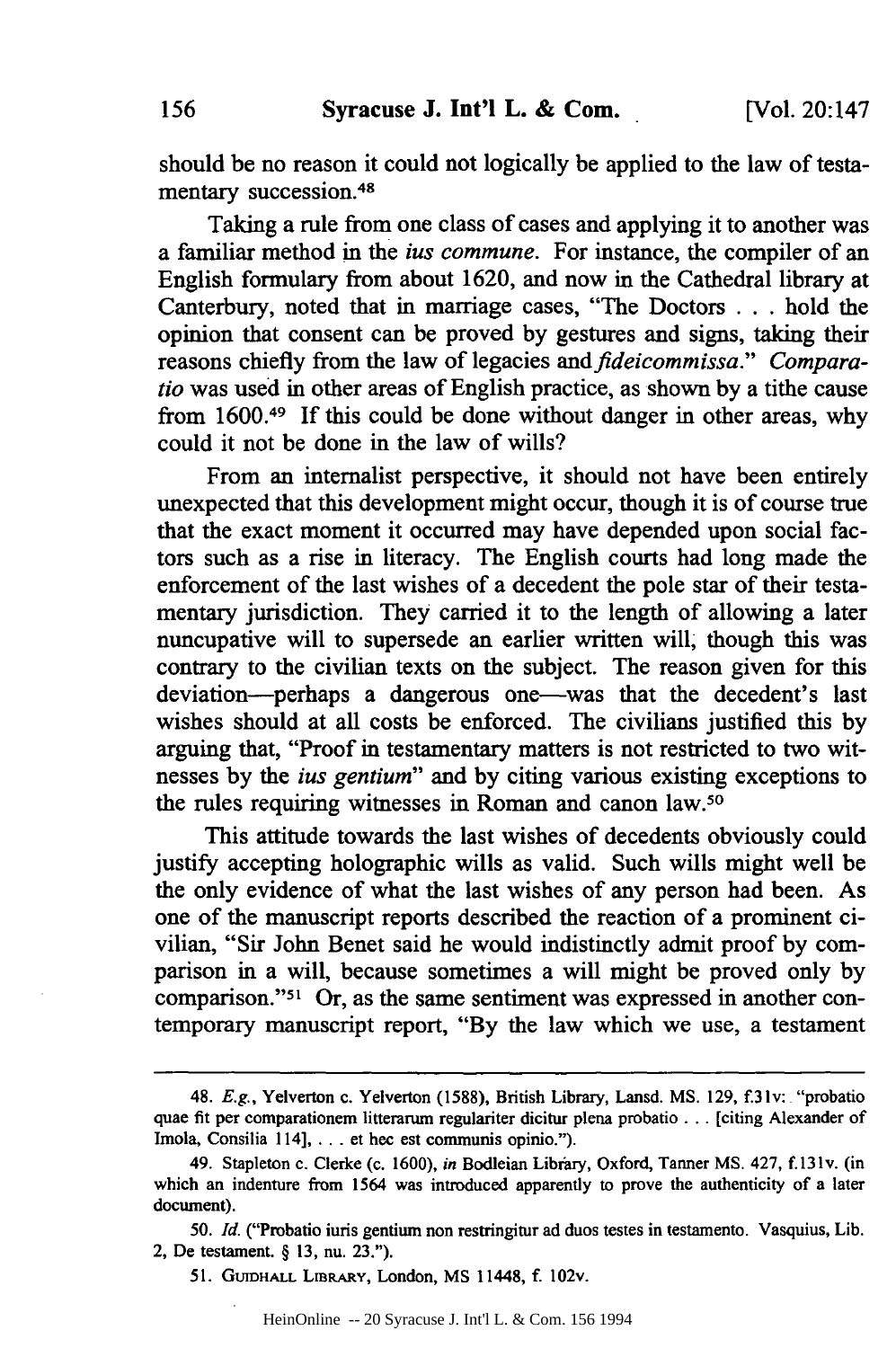157

will be proved wherever the wishes of the testator can be discovered."<sup>52</sup> The institution of *comparatio litterarum* then became the textual authorization for taking a step that was entirely consistent with the civilians' customary attitude towards carrying out the last wishes of all decedents. In a sense, admitting the holographic will into English practice was a natural step.

This is not to say that there was no resistance. There was a good deal of counter-argument. For example, in one case it was argued that such holographic writings should be properly considered "preparations for making a testament rather than the testament itself."'53 That was not a frivolous point. The English civilians also pointed to language in Continental treatises denigrating the value of *comparatio litterarum.* For example, according to Oldendorpius it was an inherently "imbecillis, fragilis et fallax probatio."<sup>54</sup> There was considerable thinking along these lines among contemporary writers on the *ius commune,5 <sup>5</sup>*and it found expression in the English cases.

There was hesitation about this step in many quarters. Henry Swinburne, whose *Brief Treatise of Testaments and Last Wills* (1st ed. 1590) provides the best contemporary guide to testamentary practice in the English ecclesiastical courts, was at his most judicious in discussing the reliability and the validity of holographic wills. He seems to have been in favor of accepting them. However, he took that position only in the most guarded terms, ascribing their reception in English practice only to *the stylus curiae* of individual ecclesiastical courts. <sup>56</sup>

Nevertheless, the evidence shows that despite all hesitation, the holographic will was generally accepted in the English ecclesiastical courts during the late sixteenth and early seventeenth centuries. For example, in a 1640s case from the diocese of Chichester the act book records a petition **by** a party seeking to prove the handwritten testament of Thomas Knight, "that experts in the art of writing be chosen and re-

<sup>52.</sup> *See* WILLIAM TRUMBELL'S NOTEBOOK OF CASES, Berkshire Record Office, Reading, MS. **D/ED 0** 48, p. **109** ("lure quo utimur testamenta probantur si de voluntate testantis constare possit nam omnia testamenta nunc sunt militaria quae probantur per probationem iuris gentium. Viglius, De milit. test. § plane.") *See also* JOHN **AYLIFFE,** PARERGON **JURiS** CANONICI ANGLICANi 526 (London **1726)** ("[b]ecause all our Wills are military Testaments.").

<sup>53.</sup> Yelverton c. Yelverton (1588), *in* British Library, Lansd. MS. 129, f. 30v. ("[p]rima scriptura est potius dicenda preparatio ad testandum quam testamentum.").

<sup>54.</sup> *Id.* (per Dr. Creake) (citing the commentary on the Decretals **by** Panormitanus).

<sup>55.</sup> *E.g.,* Joannes Petrus Ancharanus **(fl.** 2d half 16th C.), Familiarum luris Quaestionum Libri Tres (Venice 1580), LIB. **II,** Quaest. 56, nu. 9 ("Cum notum sit quantum periculosa sit et fallax literarum comparatio.").

**<sup>56.</sup>** *Compare...* HENRY SwINBuRNE, BRIEF TREATISE **OF** TESTAMENTS **AND LAST** WILLS Pt. 4 § 25 (1st ed. 1590) and J. **GODOLPHIN,** ORPHANS' **LEGACY** OR TESTAMENTARY **ABRIDGMENT** Pt. I, c. 21:2 (noting the latter's confident statements approving wills in the hand of the testator).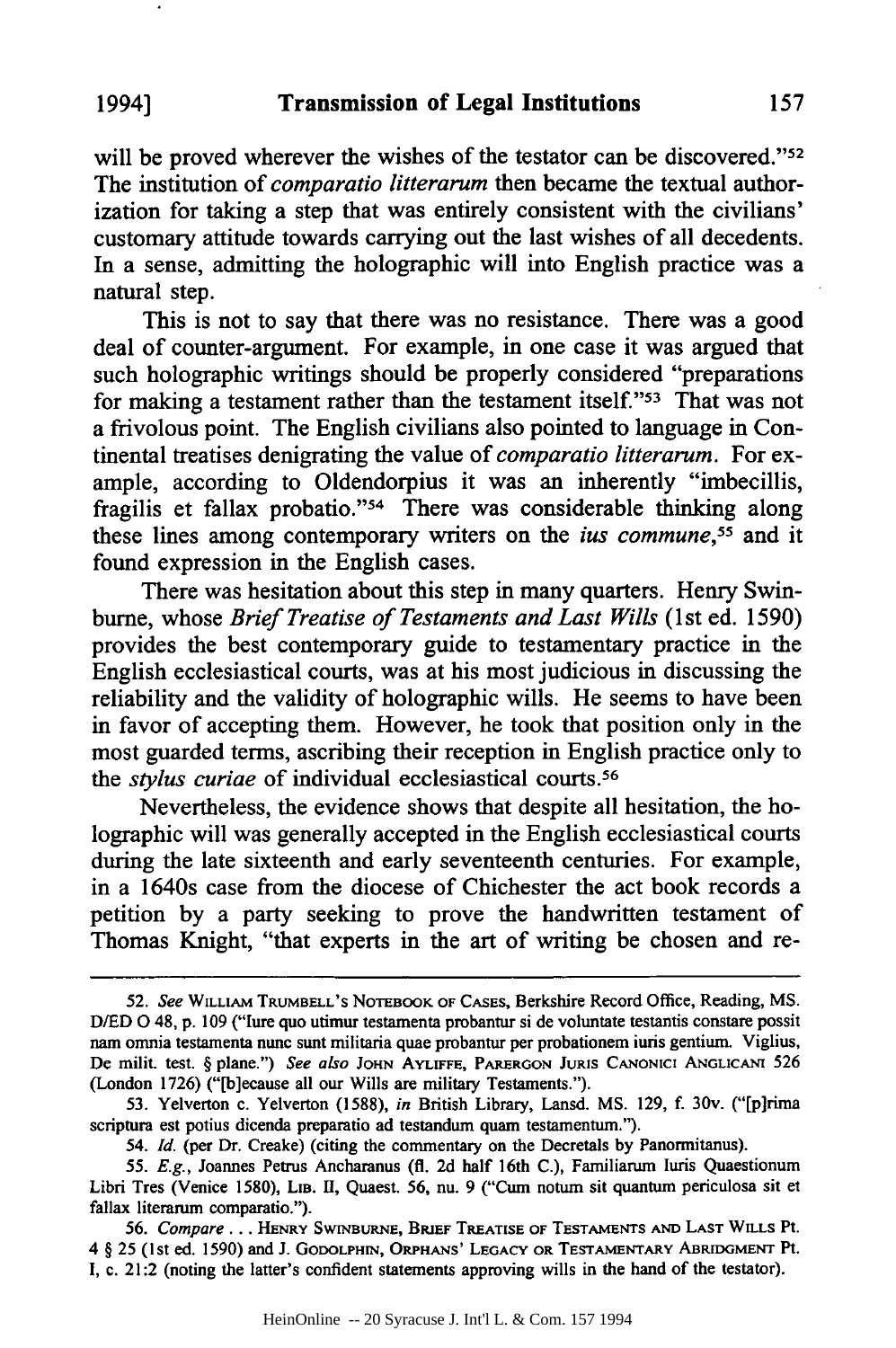[Vol. 20:147

quired, under oath, to faithfully compare" the documents exhibited.<sup>57</sup> The court granted the petition, naming two notaries public to make the comparison and report their findings to the court. One also finds references to the validity of handwritten testaments in the comments made by proctors in some of England's consistory courts,<sup>58</sup> and in contemporary precedent books.59 Their routine character in the records underlines the establishment of the holographic will as an accepted and normal part of the English ecclesiastical law. By the mid-seventeenth century, it could be said by the civilians that in practice, all English wills were treated as military testaments.<sup>60</sup>

#### CONCLUSION

One reason for having described these two examples of the treatment accorded handwritten wills in English law is that it throws some light into a dark comer of the history of Anglo-American law. From the perspective of comparative legal history, however, this cannot be reason enough. Nor is it all that the description achieves. Both of the instances described here present cases in which Roman law has been changed in the course of its transmission into English law.<sup>61</sup> These examples—and they are no more than examples—demonstrate the compatibility of receiving foreign legal doctrines or institutions with the emergence of something quite transformed from what had existed in the original system of law.<sup>62</sup>

In the case of Soldiers' and Sailors' wills, the process was long and drawn out. It took more than a century for the civilian interpretation of "in actual military service" to disappear and to be replaced by a more uncertain (though English) interpretation. In the case of holographic

<sup>57.</sup> Act Book Ep 1/10/45. f. 196v. (1641) *in* East Sussex Record Office, Chichester ("Quare petiit comparationem fieri **...** et peritos in arte scribendi eligi et iuramento onerari de fideliter comparando premissa et ferendo eorum iudicium in ea parte in proximo.").

<sup>58.</sup> *E.g.,* Mark Tabor, *Marginalia* (c. 1645), *in* FRANcis CLERKE, PRAXIS (Wells Cathedral Library, MS. f. **71f.)** ("Se quis sua manu totum testamentum vel codicillum conscripserit et hoc specialiter in scriptura reposuerit quod manu sua hoc fecerit, sufficit.").

<sup>59.</sup> Canterbury Cathedral Library, Z.3.27, **f.** 79 (taken from the assignment of four proctors as comparatores literarum et scripturanm in a testamentary cause from 1581).

<sup>60.</sup> *See* Dr. Bird's statement (London 1726), *in* WnLiAm TRUMBELL'S NOTEBOOK OF CASES, MS. D/ED **0** 48, 109 ("lure quo utimur **...** omnia testamenta nunc sunt militaria quae probantur per probationem iuris gentium."). *See also* JOHN AYLIFFE, PARERGON JURIS CANONICI ANGLICANi 526 (London 1726) ("[b]ecause all our Wills are military Testaments".).

<sup>61.</sup> *See* WATSON, *supra* note 2, at 97 ("[a] voluntary reception or transplant almost always **...** involves a change in the law.").

<sup>62.</sup> *See also* Robin Evans-Jones, *Unjust Enrichment, Contract and the Third Reception of Roman Law in Scotland,* 109 L.Q. REV. 663 (1993) (providing another interesting example with perceptive remarks about the problem).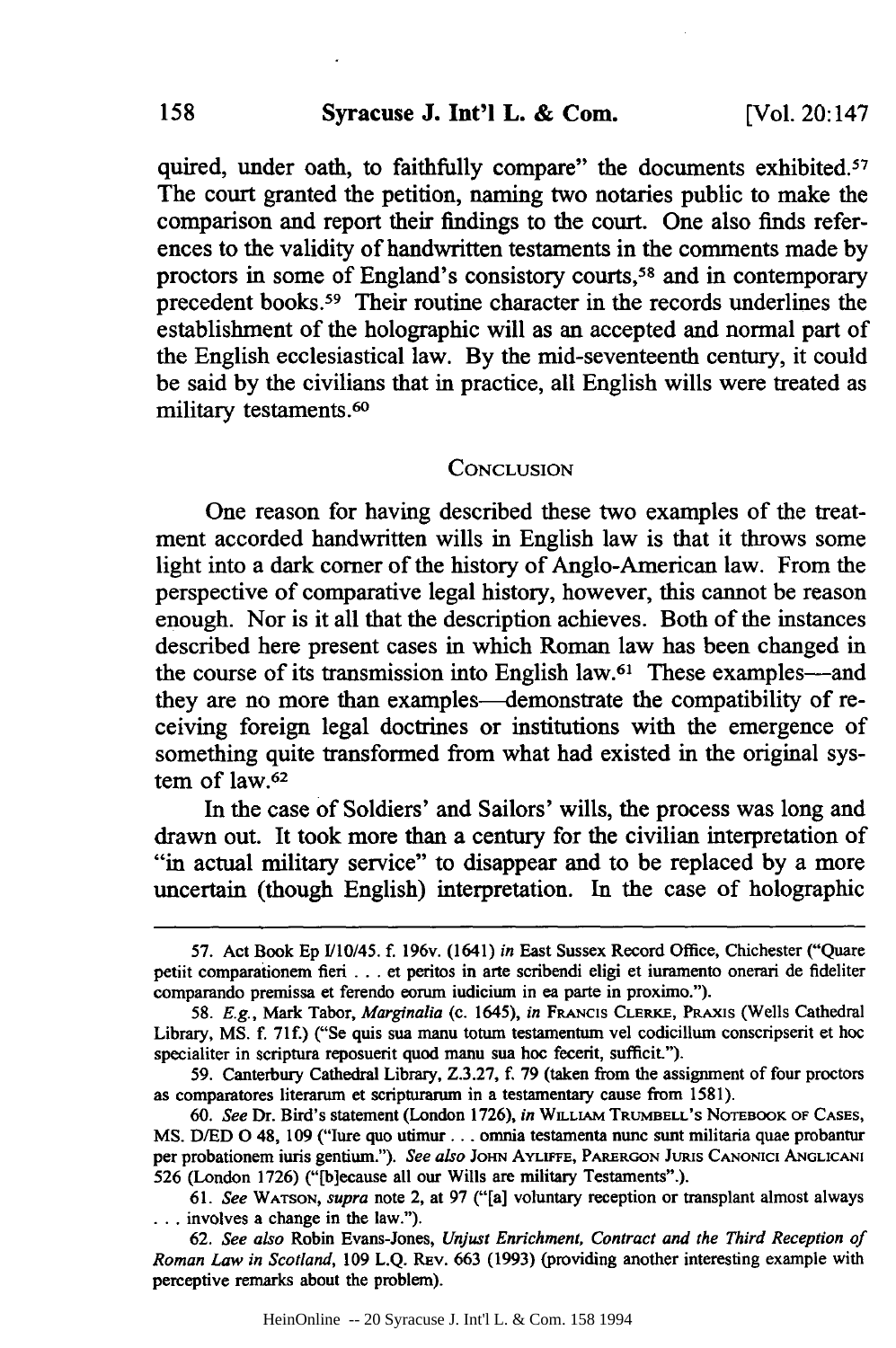wills more generally, a transformation occurred at the very moment of transmission. The ingenuity of the English civilians fashioned from Roman sources a legal institution that Roman law itself had not allowed. Both examples add something to our understanding of the complex relationship between Roman law and Anglo-American law, a relationship Dean Hoeflich has done so much to elucidate.